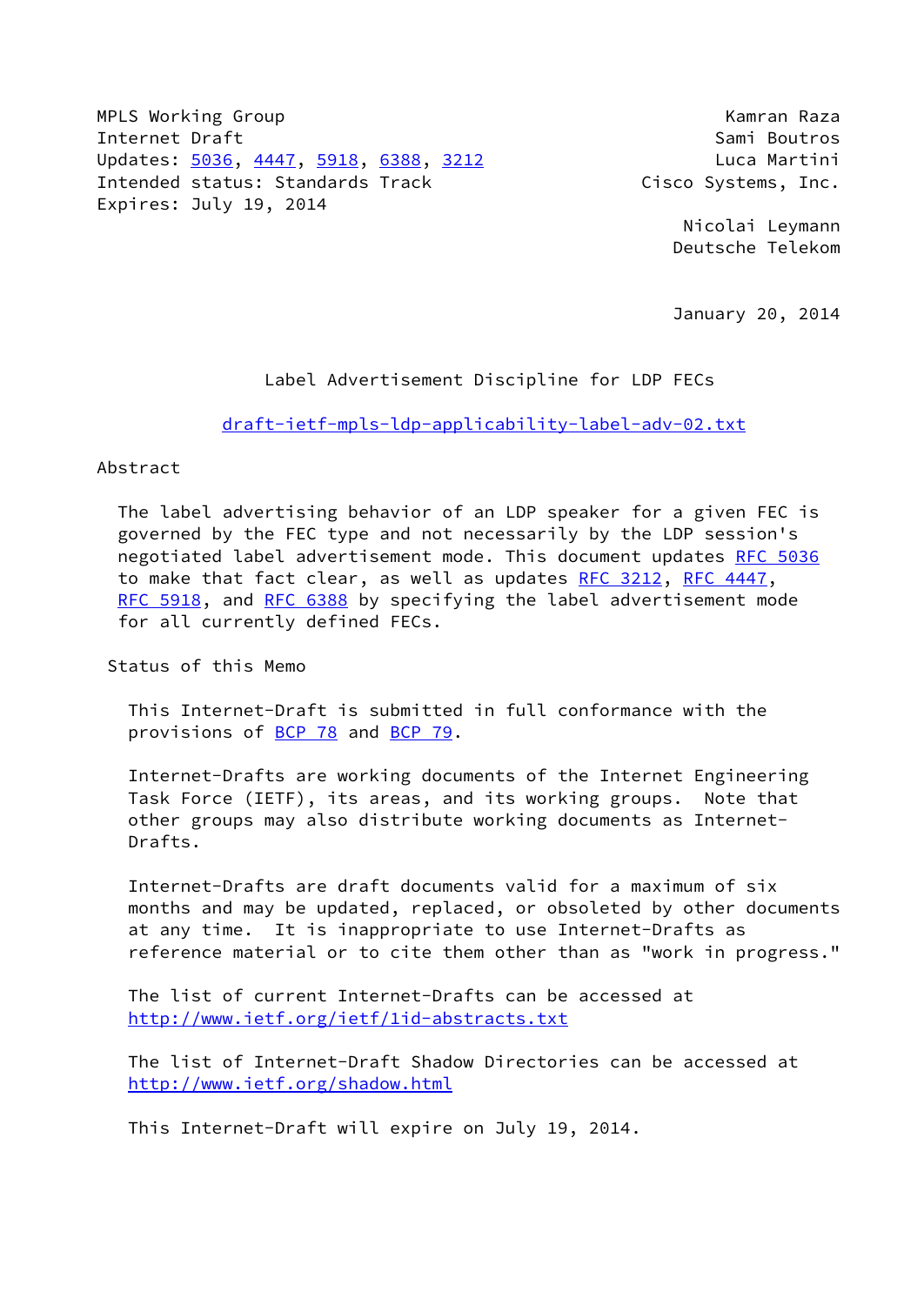Internet-Draft Label Advertisement Discipline for LDP FECs Jan 2014

Copyright Notice

 Copyright (c) 2014 IETF Trust and the persons identified as the document authors. All rights reserved.

This document is subject to **[BCP 78](https://datatracker.ietf.org/doc/pdf/bcp78)** and the IETF Trust's Legal Provisions Relating to IETF Documents [\(http://trustee.ietf.org/license-info](http://trustee.ietf.org/license-info)) in effect on the date of publication of this document. Please review these documents carefully, as they describe your rights and restrictions with respect to this document. Code Components extracted from this document must include Simplified BSD License text as described in Section 4.e of the **[Trust Legal Provisions](https://trustee.ietf.org/license-info)** and are provided without warranty as described in the Simplified BSD License.

## Table of Contents

| 1. Introduction                   |                |
|-----------------------------------|----------------|
| 2. Label Advertisement Discipline | 3              |
| 2.1. Update to RFC-5036           | 3              |
| 2.2. Specification for LDP FECs   | $\overline{4}$ |
| 3. Security Considerations        | $\overline{4}$ |
| 4. IANA Considerations            | 4              |
| 5. References                     | 5              |
| 5.1. Normative References         | 5              |
| 5.2. Informative References       | 5              |
| 6. Acknowledgments                | 5              |

# <span id="page-1-0"></span>[1](#page-1-0). Introduction

Label Distribution Protocol (LDP) [\[RFC5036](https://datatracker.ietf.org/doc/pdf/rfc5036)] allows label advertisement mode negotiation at the time of session establishment. LDP specification also dictates that only single label advertisement mode is negotiated, agreed and used for a given LDP session between two LSRs.

 The negotiated label advertisement mode defined in [RFC 5036](https://datatracker.ietf.org/doc/pdf/rfc5036) and carried in the LDP Initialization message is only indicative. It indicates how the LDP speakers on a session will advertise labels for some FECs, but it is not a rule that restricts the speakers to behave in a specific way. Furthermore, for some FEC types the advertising behavior of the LDP speaker is governed by the FEC type and not by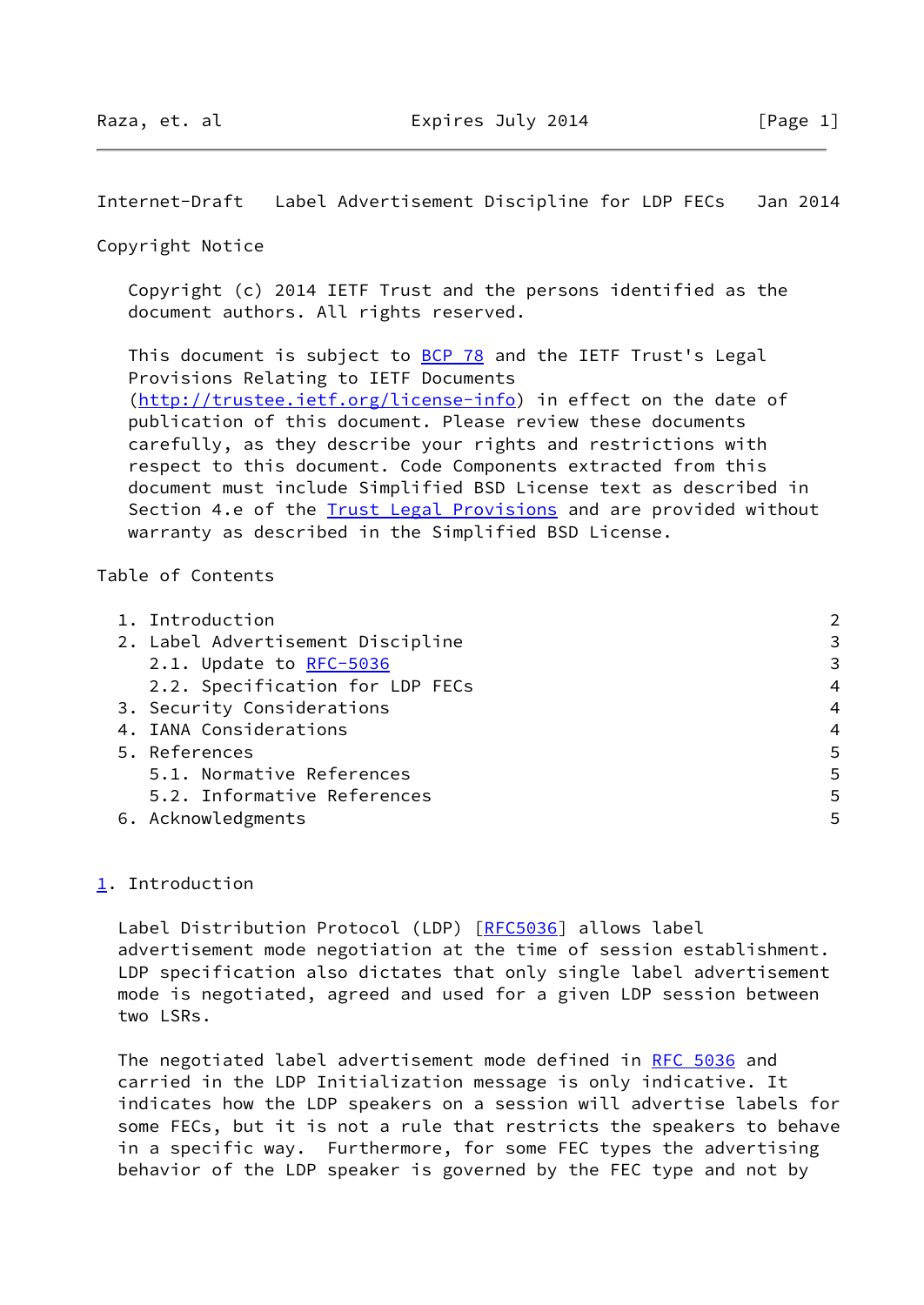Internet-Draft Label Advertisement Discipline for LDP FECs Jan 2014

the negotiated behavior.

This document updates [\[RFC5036](https://datatracker.ietf.org/doc/pdf/rfc5036)] to make that fact clear, and updates [\[RFC3212](https://datatracker.ietf.org/doc/pdf/rfc3212)], [[RFC4447](https://datatracker.ietf.org/doc/pdf/rfc4447)], [\[RFC5036](https://datatracker.ietf.org/doc/pdf/rfc5036)], [\[RFC5918](https://datatracker.ietf.org/doc/pdf/rfc5918)], and [\[RFC6388](https://datatracker.ietf.org/doc/pdf/rfc6388)] to indicate for each FEC type that has already been defined whether the label binding advertisements for the FEC are constrained by the negotiated label advertisement mode or not. Furthermore, this document specifies the label advertisement mode to be used for all currently defined LDP FECs.

<span id="page-2-0"></span>[2](#page-2-0). Label Advertisement Discipline

 To remove any ambiguity and conflict regarding label advertisement discipline amongst different FEC types sharing a common LDP session, this document specifies a label advertisement disciplines for FEC types.

 This document introduces following types for specifying a label advertisement discipline for a FEC type:

- DU (Downstream Unsolicited)
- DoD (Downstream On Demand)
- As negotiated (DU or DoD)
- Upstream ([\[RFC6389](https://datatracker.ietf.org/doc/pdf/rfc6389)])
- Not Applicable

<span id="page-2-1"></span>[2.1](#page-2-1). Update to [RFC-5036](https://datatracker.ietf.org/doc/pdf/rfc5036)

The section [3.5.3 of \[RFC5036\]](https://datatracker.ietf.org/doc/pdf/rfc5036#section-3.5.3) is updated to add following two statements under the description of "A, Label Advertisement Discipline":

- Each document defining an LDP FEC must state the applicability of the negotiated label advertisement discipline for label binding advertisements for that FEC. If the negotiated label advertisement discipline does not apply to the FEC, the document must also explicitly state the discipline to be used for the FEC.
- This document defines the label advertisement discipline for the following FEC types: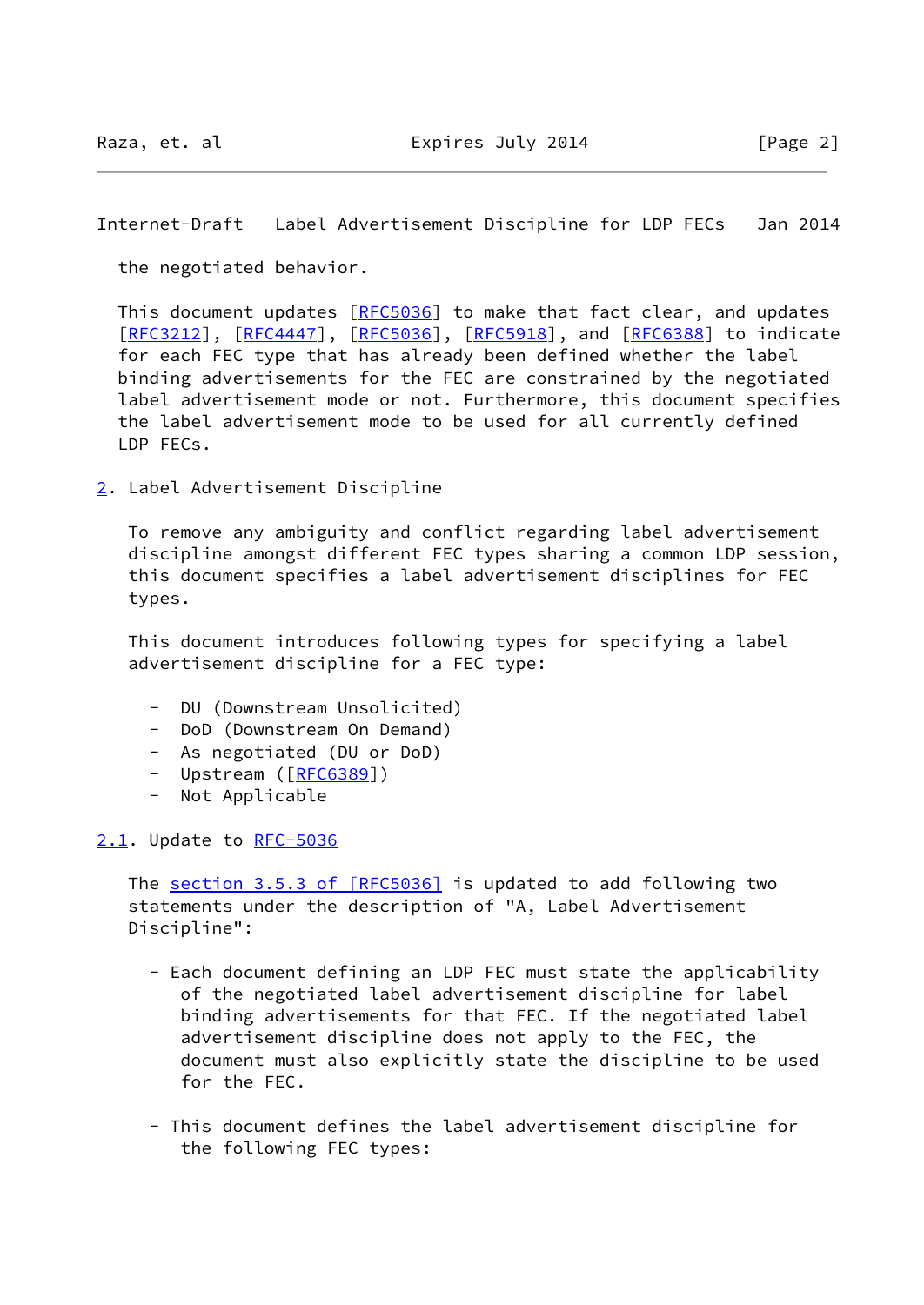Internet-Draft Label Advertisement Discipline for LDP FECs Jan 2014

 +----------+----------+--------------------------------+ | FEC Type | FEC Name | Label advertisement discipline | +----------+----------+--------------------------------+ | 0x01 | Wildcard | Not applicable | | 0x02 | Prefix | As negotiated (DU or DoD) | +----------+----------+--------------------------------+

# <span id="page-3-0"></span>[2.2](#page-3-0). Specification for LDP FECs

 Following is the specification of label advertisement disciplines to be used for currently defined LDP FEC types.

| <b>FEC</b><br>Type | FEC Name          | Label advertisement discipline  RFC |      |
|--------------------|-------------------|-------------------------------------|------|
| 0x01               | Wildcard          | Not applicable                      | 5036 |
| 0x02               | Prefix            | As negotiated (DU or DoD)           | 5036 |
| 0x04               | CR-LSP            | <b>DoD</b>                          | 3212 |
| 0x05               | Typed Wildcard    | Not applicable                      | 5918 |
| 0x06               | P <sub>2</sub> MP | DU                                  | 6388 |
| 0x07               | MP2MP-up          | DU                                  | 6388 |
| 0x08               | MP2MP-down        | DU                                  | 6388 |
| 0x80               | PWid              | DU                                  | 4447 |
| 0x81               | Gen. PWid         | DU                                  | 4447 |

 The above table also lists the RFC (in which given FEC type is defined), and hence this document updates all the above listed RFCs.

<span id="page-3-1"></span>[3](#page-3-1). Security Considerations

 This document specification only clarifies the applicability of LDP session's label advertisement mode, and hence does not add any LDP security mechanics and considerations to those already defined in the LDP specification [[RFC5036](https://datatracker.ietf.org/doc/pdf/rfc5036)].

<span id="page-3-2"></span>[4](#page-3-2). IANA Considerations

This document mandates the specification of a label advertisement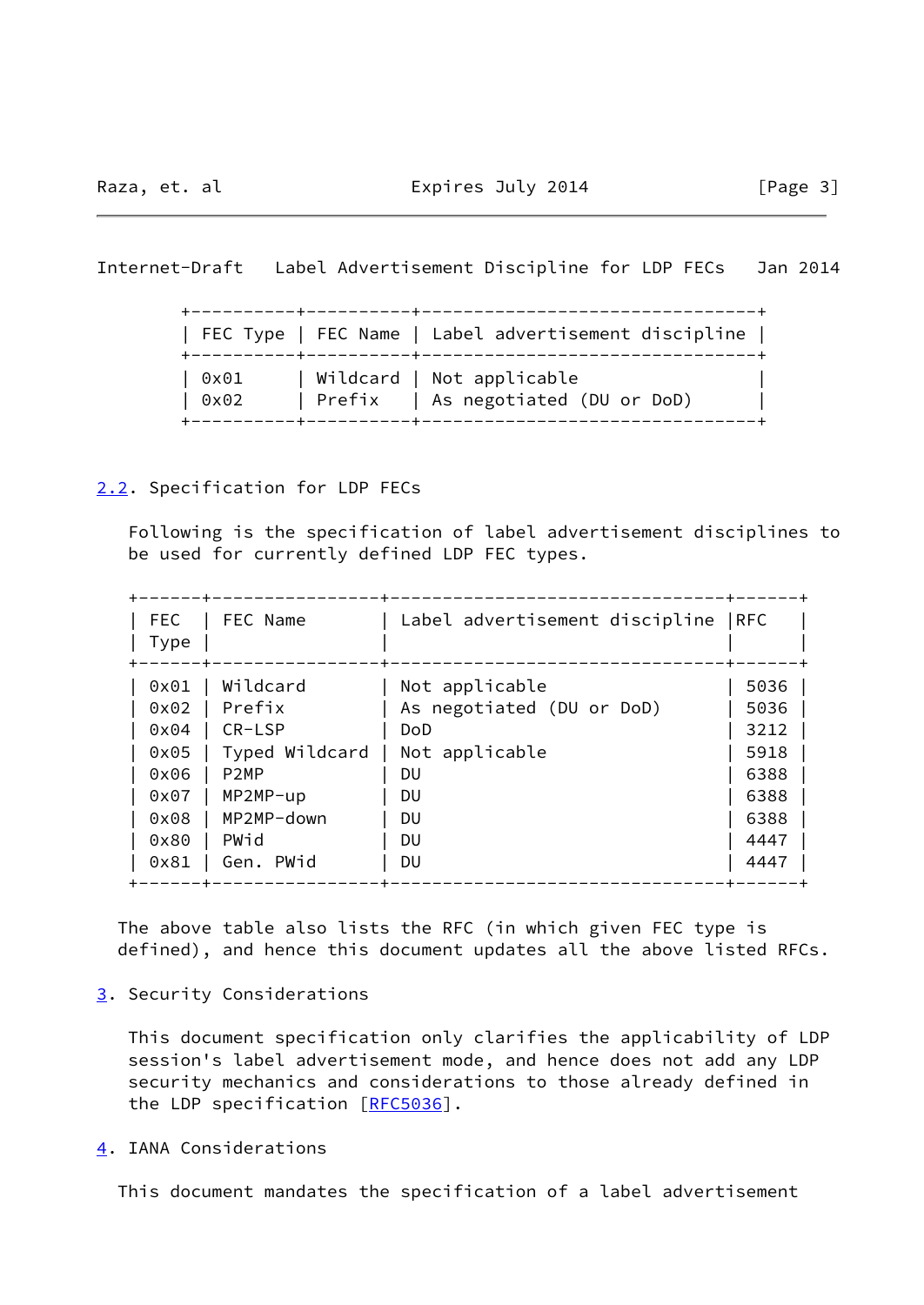discipline for each defined FEC type, and hence extends IANA's "Forwarding Equivalence Class (FEC) Type Name Space" registry under IANA's "Label Distribution Protocol (LDP) Parameters" as follows:

| Raza, et. al | Expires July 2014 | [Page 4] |  |
|--------------|-------------------|----------|--|
|              |                   |          |  |

Internet-Draft Label Advertisement Discipline for LDP FECs Jan 2014

- Add a new column titled "Label advertisement discipline" with following possible values:
	- o DU
	- o DoD
	- o As negotiated (DU or DoD)
	- o Upstream
	- o Not applicable
- For the existing FEC types, populate this column with the values listed under [section 2.2](#page-3-0).

# <span id="page-4-0"></span>[5](#page-4-0). References

<span id="page-4-1"></span>[5.1](#page-4-1). Normative References

- [RFC5036] L. Andersson, I. Minei, and B. Thomas, "LDP Specification", [RFC 5036](https://datatracker.ietf.org/doc/pdf/rfc5036), September 2007.
- [RFC3212] B. Jamoussi, et al., "Constraint-Based LSP Setup using LDP", [RFC 3212](https://datatracker.ietf.org/doc/pdf/rfc3212), January 2002
- [RFC4447] L. Martini, Editor, E. Rosen, El-Aawar, T. Smith, G. Heron, "Pseudowire Setup and Maintenance using the Label Distribution Protocol", [RFC 4447](https://datatracker.ietf.org/doc/pdf/rfc4447), April 2006.
- [RFC5918] R. Asati, I. Minei, and B. Thomas, "Label Distribution Protocol Typed Wildcard FEC", [RFC 5918](https://datatracker.ietf.org/doc/pdf/rfc5918), August 2010.
- [RFC6388] I. Minei, I. Wijnands, K. Kompella, and B. Thomas, "LDP Extensions for P2MP and MP2MP LSPs", [RFC 6388,](https://datatracker.ietf.org/doc/pdf/rfc6388) November 2011.
- [RFC6389] R. Aggarwal, and JL. Le Roux, "MPLS Upstream Label Assignment for LDP", [RFC 6389,](https://datatracker.ietf.org/doc/pdf/rfc6389) November 2011.
- <span id="page-4-2"></span>[5.2](#page-4-2). Informative References

None.

<span id="page-4-3"></span>[6](#page-4-3). Acknowledgments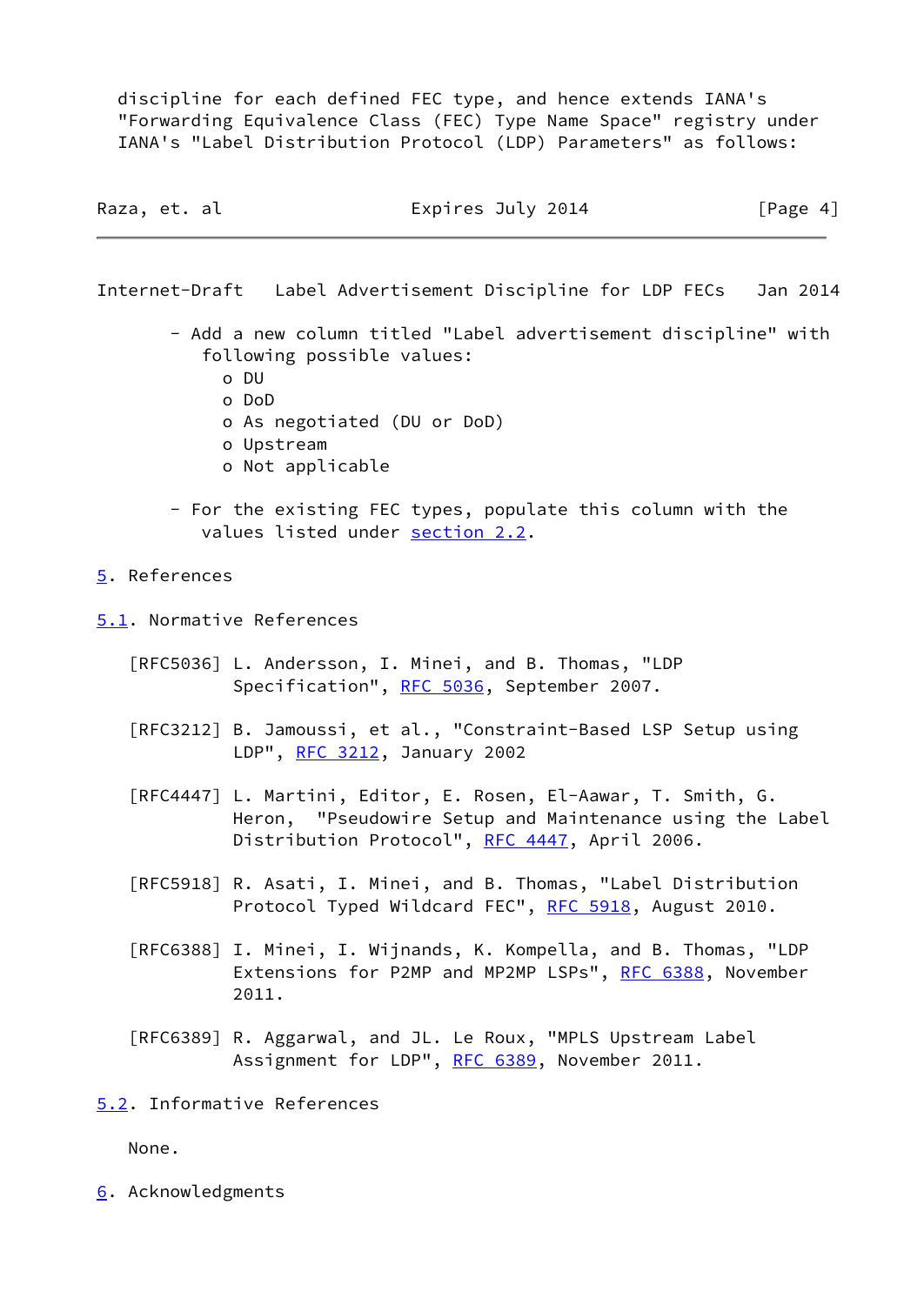We acknowledge Eric Rosen and Rajiv Asati for their initial review and input on the document.

This document was prepared using 2-Word-v2.0.template.dot.

| Expires July 2014<br>Raza, et. al | [Page 5] |
|-----------------------------------|----------|
|-----------------------------------|----------|

Internet-Draft Label Advertisement Discipline for LDP FECs Jan 2014 Authors' Addresses Kamran Raza Cisco Systems, Inc. 2000 Innovation Drive, Ottawa, ON K2K-3E8, Canada. E-mail: skraza@cisco.com Sami Boutros Cisco Systems, Inc. 3750 Cisco Way, San Jose, CA 95134, USA. E-mail: sboutros@cisco.com Luca Martini Cisco Systems, Inc. 9155 East Nichols Avenue, Suite 400, Englewood, CO 80112, USA. E-mail: lmartini@cisco.com Nicolai Leymann Deutsche Telekom AG, Winterfeldtstrasse 21, Berlin 10781, Germany. E-mail: N.Leymann@telekom.de